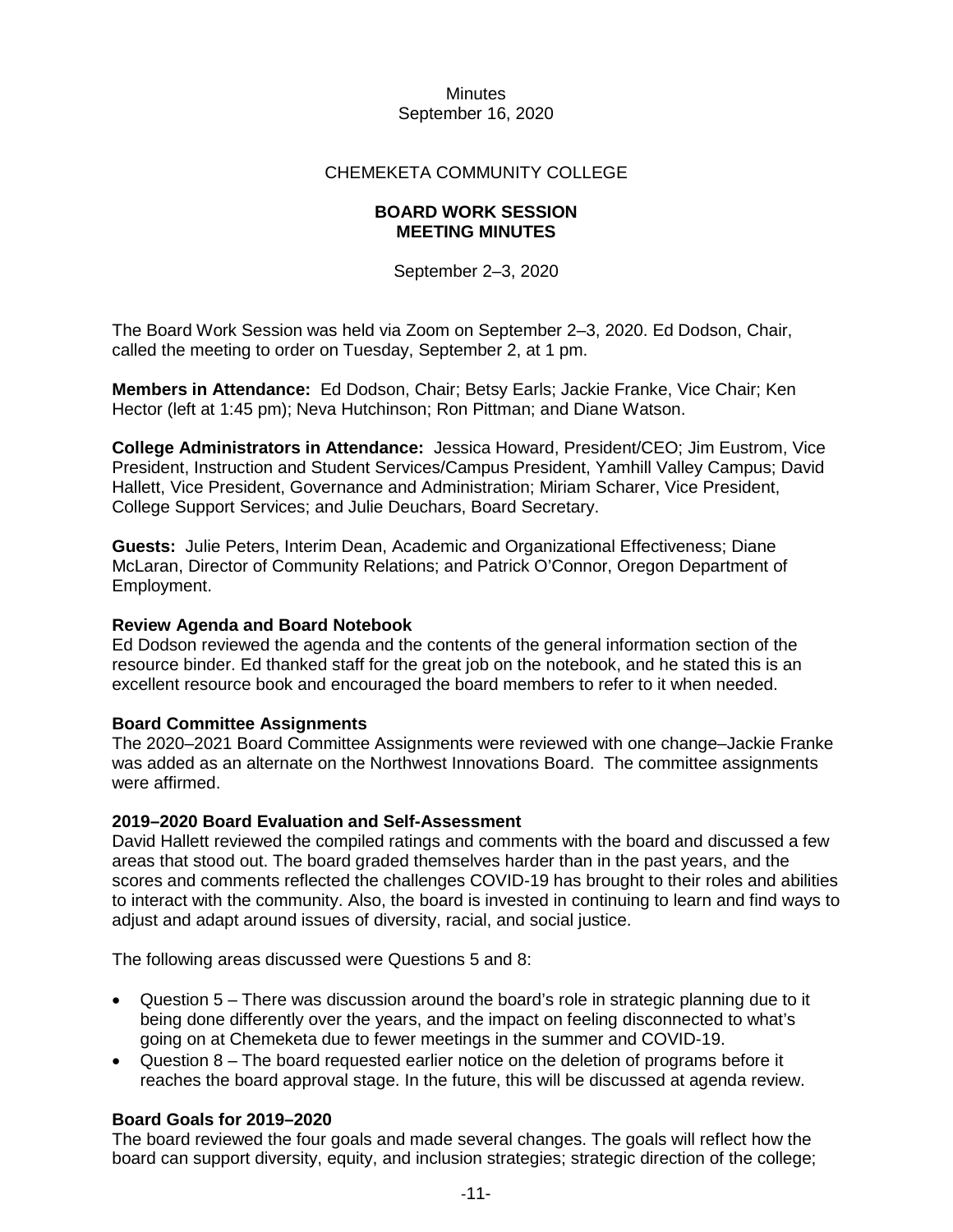### **Minutes** September 16, 2020

Minutes of Board Work Session College Board of Education September 2–3, 2020 Page 2

continuing involvement with legislators, partners, community, and stakeholders; and work closely with the president. David Hallett will update the draft of board goals for next year and will share during administrative updates in September.

Board members were asked to send their individual goals for 2020–2021 to David or Julie by October 1, 2020.

# **Board Guiding Principles and Monitoring System Review**

The board re-affirmed that the current guiding principles were still relevant and made no changes.

# **Local Industry Profile**

Patrick O'Connor, regional economist with the Oregon Employment Department, used a PowerPoint presentation to share information on "A Look at the Mid-Valley and Future Workforce Needs." Patrick shared a multitude of interesting graphs, pie and bar charts showing comparisons, historical trends, etc., covering local unemployment statistics for the college's tri-county district (Marion, Polk, Yamhill) and statewide; labor force participation; job growth by industry; workforce needs; and demographics in the college's district.

### **Recess**

The meeting recessed at 3:47 pm.

### **Reconvene**

The Board Work Session reconvened at 8:35 am on September 3 via Zoom, and the board did a quick reflection on the topics reviewed the day prior. Ken Hector left at 9:30 am and Jackie Franke stepped out from 10–11 am.

### **Additional Data and Priorities**

Jessica Howard presented four topics to the board. The Campus Climate Survey; Real College Survey Report with Chemeketa data; Community College Survey of Student Engagement (CCSSE) Covid-19 Impact Survey; and national slides from the Aspen Institute. The board asked several clarifying questions on the slide presentations.

# **PLACEMAT**

### **2019–2020 Review Results**

Julie Peters reviewed the 2019–2020 results of the Placemat emailed to the board. Julie discussed each of the six strategic initiatives from the Placemat and detailed the activity timeline, exact language of the initiative, executive sponsors, current update, annual milestone status, and if the initiative is on-track, almost on-track, or delayed.

### **2020–2021 Approach**

Jessica Howard shared a draft of a new version of the Placemat focusing on student success with three basic components consisting of guided pathways, access and equity, and academic excellence. The board members liked the draft version.